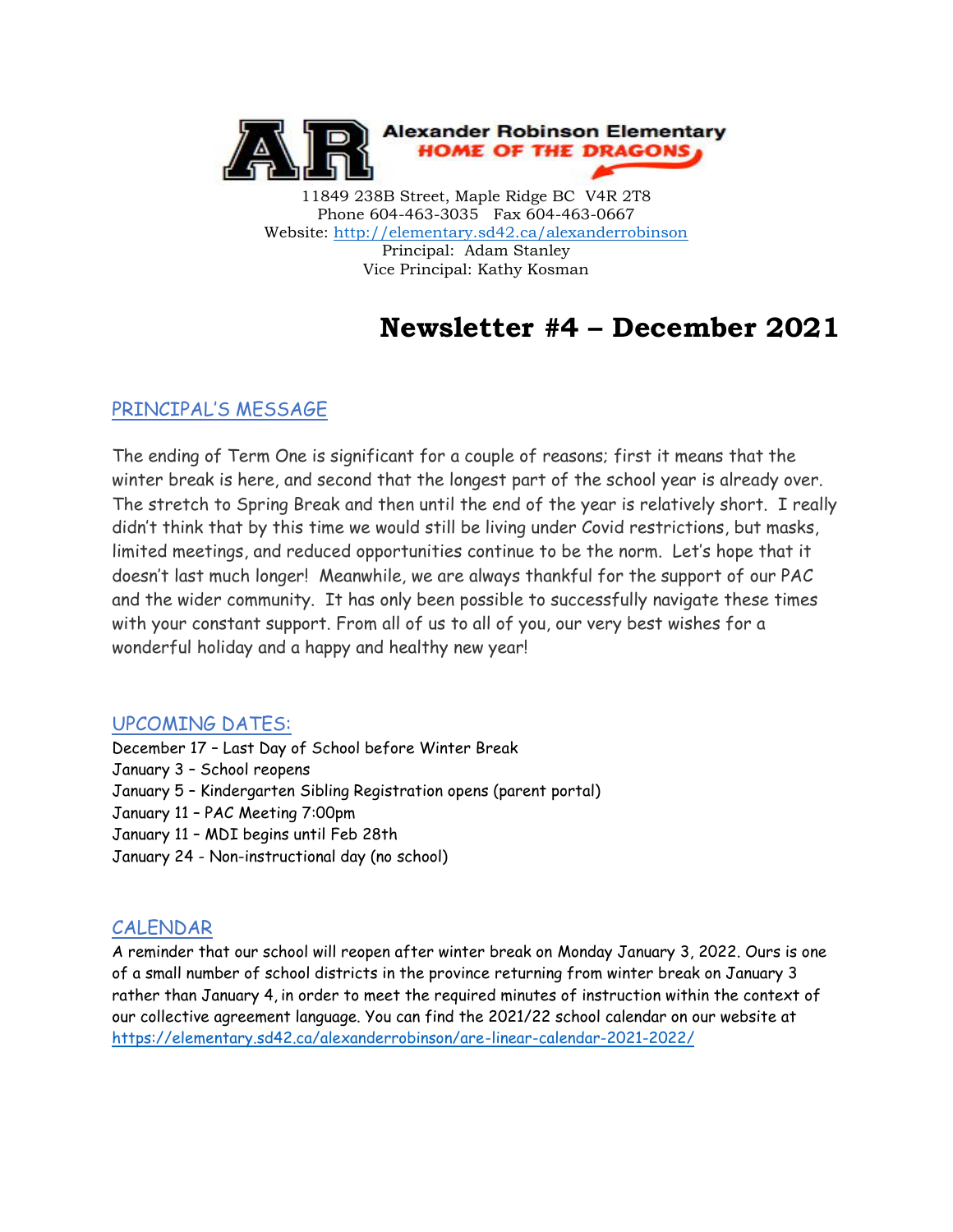### INTERNATIONAL TRAVEL

Please review the mandatory requirements for unvaccinated children under 12 years arriving from international travel as outlined by The Government of Canada.

Please note that unvaccinated children of vaccinated parents who return from international vacation travel do not have to quarantine, however they *cannot attend school for 14 days*. Something to keep in mind when making any holiday plans.

https://www.canada.ca/en/public-health/services/publications/diseases-conditions/fullyvaccinated-travellers-without-covid-19-symptoms-returning-canada.html

#### MASKS

We are going through masks at an alarming rate. We are asking you help save our environment! We are handing out at least 50-75 masks per day. If each elementary school in Maple Ridge is handing out up to 200 masks per week; that's 4200 masks that end up in the landfill every week with just our Maple Ridge elementary schools.

**We kindly as that you send your child with 2 reusable masks daily.** Your help in this matter is greatly appreciated.



#### SPARE CHANGE OF CLOTHES



Please be sure to send your child to school with a spare change of clothes that they can keep at school. So, when they show up to class like this after recess or lunch, they have a spare change of clothes to change into!

## KINDNESS COUNTS DAY (Pink Shirt Day)

Kindness Counts Day is on February 23, 2022. We encourage all students and staff to dress in PINK for the day.

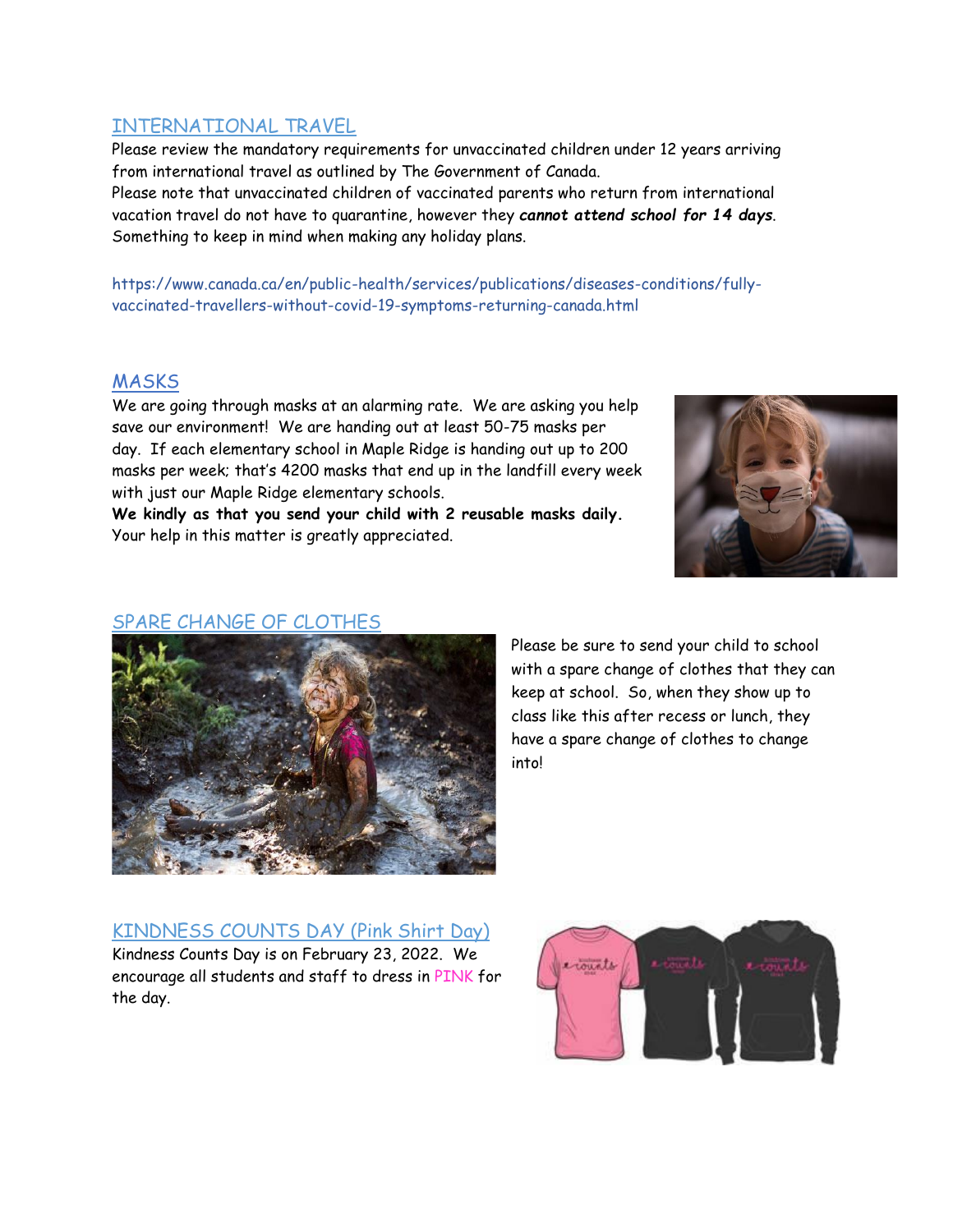## KINDERGARTEN REGISTRATION DATES FOR THE 2022-23 SCHOOL YEARAny

child who turns 5 years old in 2022 (born in 2017) is eligible to register for the 2022-23 school year. Registration dates are posted on the School District Website. Kindergarten registration is



done on the Parent Portal. Registration opens at 12:00pm (noon) on the first day of each registration phase. Sibling Registration – January 5-11, 2022 Enviro Registration – January 12-14, 2022 Choice Registration – January 19-24, 2022 General Registration – February 2-8, 2022 Late Registration – February 23- July 31, 2022 Open Registration – August 17, 2022 and on

For more information, download the kindergarten registration brochure at

<https://www.sd42.ca/assets/media/202223-Kindergarten-Registration-Brochure-web.pdf> or visit the school district kindergarten registration page at [https://www.sd42.ca/kindergarten](https://www.sd42.ca/kindergarten-registration/)[registration/](https://www.sd42.ca/kindergarten-registration/)

## GRADE 8 REGISTRATION FOR THE 2022-23 SCHOOL YEAR

Registration for grade 8 for the 2022-23 school year is done on the parent portal. Online registration begins on February 3, 2022 at 12:00pm (noon). The online registration form will automatically populate with your child's secondary catchment school. This is determined by your address. *Please take a moment to ensure your parent portal account has your current address.*

## GRADE 4 and 7 Survey and Assessment:

In January and February students in Grade 4 and Grade 7 participate in the Middle-Years Development Instrument (MDI) and the Foundation Skills Assessment (FSA).

#### MDI:

The MDI is a confidential self-reporting questionnaire that is completed online during approximately an hour of school time. It is widely considered to be an important and useful tool for planning school and community services. The MDI is not an assessment of individual children, but rather a survey of the population at large. Among other things, it is used to determine what afterschool services, community programs, and facilities are most needed in our neighbourhoods. Participation in the MDI is encouraged but not mandatory – should you wish to exempt your child the forms required to do so were sent out on the portal before the winter break.

The MDI will be administered between January  $11<sup>th</sup>$  and February 28<sup>th</sup>